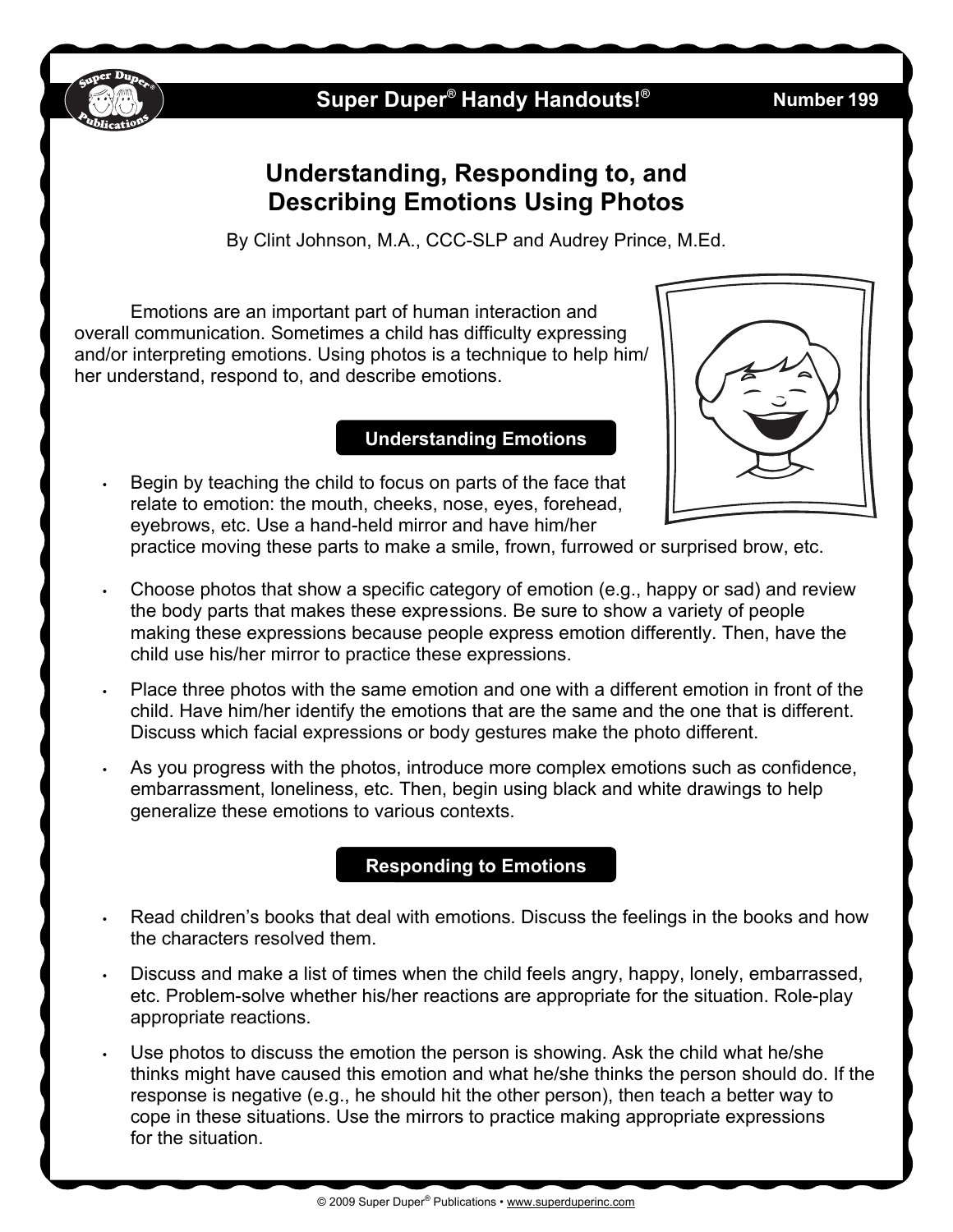#### **Describing Emotions**

- For a child who can read, create a "word wall" of emotion words. Begin with a category of emotions—like happiness and teach other words that have the same meaning. Add new words and categories every week.
- Use photos to play a describing game. Have the child list as many words as he/she can that describe each emotion in the photo.



- When a child is unable to express an emotion and behaves inappropriately, tell him/her to "use words" instead of actions. Help him/her find these words by using photo cues. When you reach one that describes his/her emotion, tell him/her the word for this. Discuss how it is better to tell someone how you feel than to react negatively toward that person.
- When the child is expressing an emotion, have him/her use rating scales (such as 1-10) to describe the degree of emotion.
- Create emotion books. You and the child can create a Happy Book, Sad Book, Mad Book, etc. Cut out pictures from magazines, draw pictures, or use the book as a diary to describe emotions.